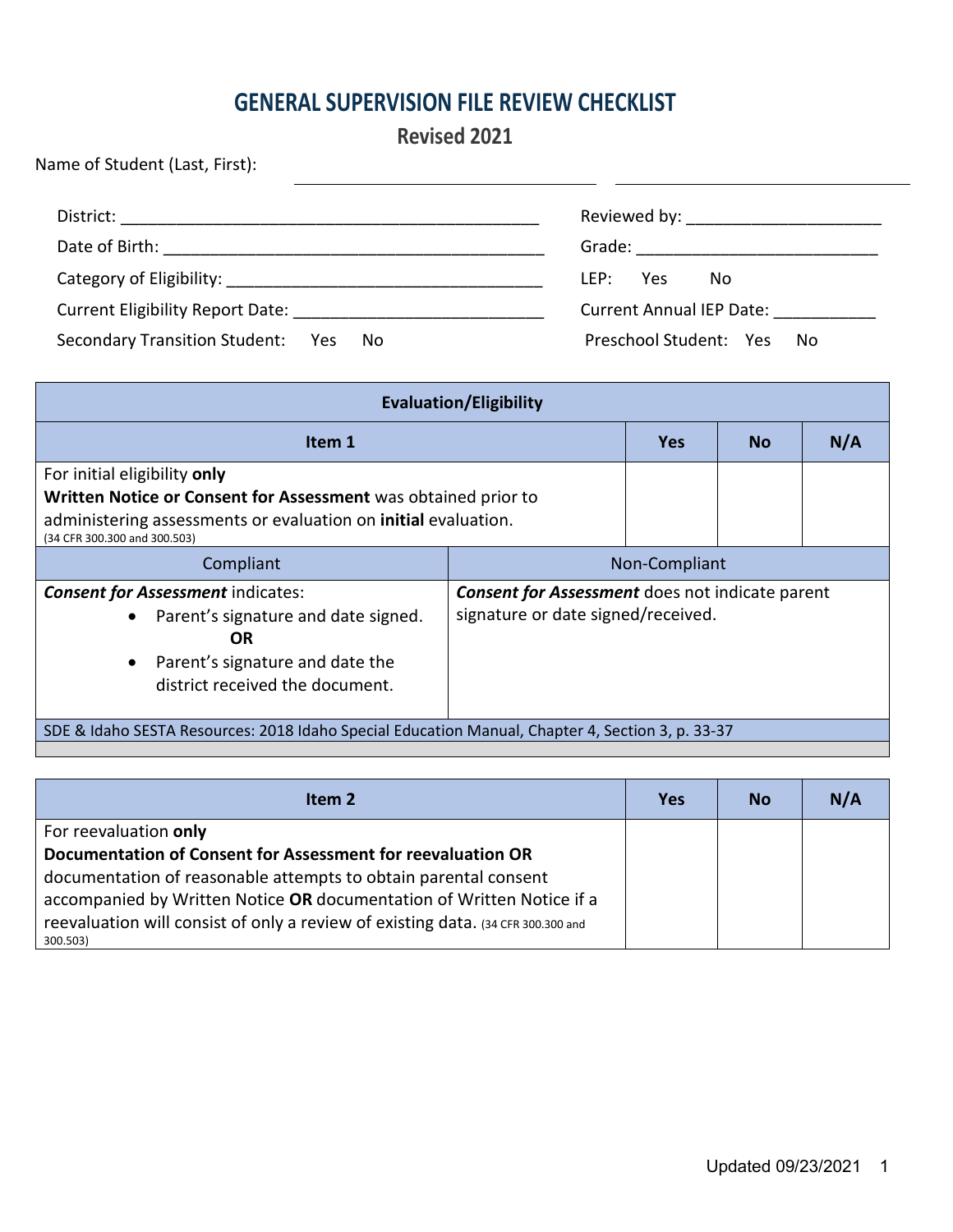| Compliant                                                                                                                                                                                                                                                                                                                                                                                                                                                                                                | Non-Compliant                                                                                                                                                                                                                                                                                              |
|----------------------------------------------------------------------------------------------------------------------------------------------------------------------------------------------------------------------------------------------------------------------------------------------------------------------------------------------------------------------------------------------------------------------------------------------------------------------------------------------------------|------------------------------------------------------------------------------------------------------------------------------------------------------------------------------------------------------------------------------------------------------------------------------------------------------------|
| Documentation includes:<br><b>Consent for Assessment</b> with parent<br>signature and date signed<br>ΟR<br><b>Consent for Assessment</b> with parent<br>signature and date district received consent<br>OR<br><b>Contact documentation indicating attempts</b><br>made to seek consent for assessments for a 3-<br>year reevaluation with accompanying Written<br><b>Notice</b><br><b>OR</b><br><b>Written Notice</b> provided to parent/adult child<br>indicating new assessments were not<br>required. | Documentation does not include:<br>Written evidence of <b>Consent for Assessment</b><br><b>OR</b><br><b>Contact documentation indicating reasonable</b><br>attempts to seek consent<br><b>OR</b><br><b>Written Notice</b> provided to parent/adult student<br>indicating new assessments were not required |
|                                                                                                                                                                                                                                                                                                                                                                                                                                                                                                          | SDE & Idaho SESTA Resources: 2018 Idaho Special Education Manual, Chapter 4, Section 3, p. 35 and Section 6, p. 42-44                                                                                                                                                                                      |

|                                                                                                                                                                                                                                                                                                                                                                                                                                                         | Item <sub>3</sub>                                      |                                                                                                                                         |                                                                                                                                                                                                            |  | <b>Yes</b>                                                    | <b>No</b> | N/A |
|---------------------------------------------------------------------------------------------------------------------------------------------------------------------------------------------------------------------------------------------------------------------------------------------------------------------------------------------------------------------------------------------------------------------------------------------------------|--------------------------------------------------------|-----------------------------------------------------------------------------------------------------------------------------------------|------------------------------------------------------------------------------------------------------------------------------------------------------------------------------------------------------------|--|---------------------------------------------------------------|-----------|-----|
| Eligibility was determined by a team (all required participants).<br>(34 CFR 300.321)                                                                                                                                                                                                                                                                                                                                                                   |                                                        |                                                                                                                                         |                                                                                                                                                                                                            |  |                                                               |           |     |
| $\Box$ Student (if and when<br>appropriate) (34 CFR<br>300.321(a)(7) and (300.321(b)(1))                                                                                                                                                                                                                                                                                                                                                                | $\Box$ Parent or<br>Guardian<br>(34 CFR 300.321(a)(1)) | □ General Education<br>□ School District<br>Administrator or<br>Teacher<br>(34 CFR 300.321(a)(2))<br>Designee<br>(34 CFR 300.321(a)(4)) |                                                                                                                                                                                                            |  | $\Box$ Special Education<br>Teacher<br>(34 CFR 300.321(a)(3)) |           |     |
|                                                                                                                                                                                                                                                                                                                                                                                                                                                         | Compliant                                              |                                                                                                                                         |                                                                                                                                                                                                            |  |                                                               |           |     |
| <b>Eligibility Report</b> includes documentation of<br>agreement or disagreement from all the individuals<br>indicated by box checked. Each team member role<br>must be identified next to the name of the person<br>who fulfilled that role.<br>Required members that MUST be separate<br>individuals:<br>1. Parent(s) and/or Adult student<br>General education teacher<br>2.<br>Special education teacher (or SLP for<br>3.<br>speech/language only) |                                                        |                                                                                                                                         | Non-Compliant<br><b>Eligibility Report indicates</b><br>Required team member(s) is/are missing.<br>$\bullet$<br><b>OR</b><br>Agreement or disagreement is not indicated for<br>reach required team member. |  |                                                               |           |     |
| Required members where dual role is permitted:<br>4. The school administrator OR designee:<br>5. A person who can interpret the instructional                                                                                                                                                                                                                                                                                                           |                                                        |                                                                                                                                         |                                                                                                                                                                                                            |  |                                                               |           |     |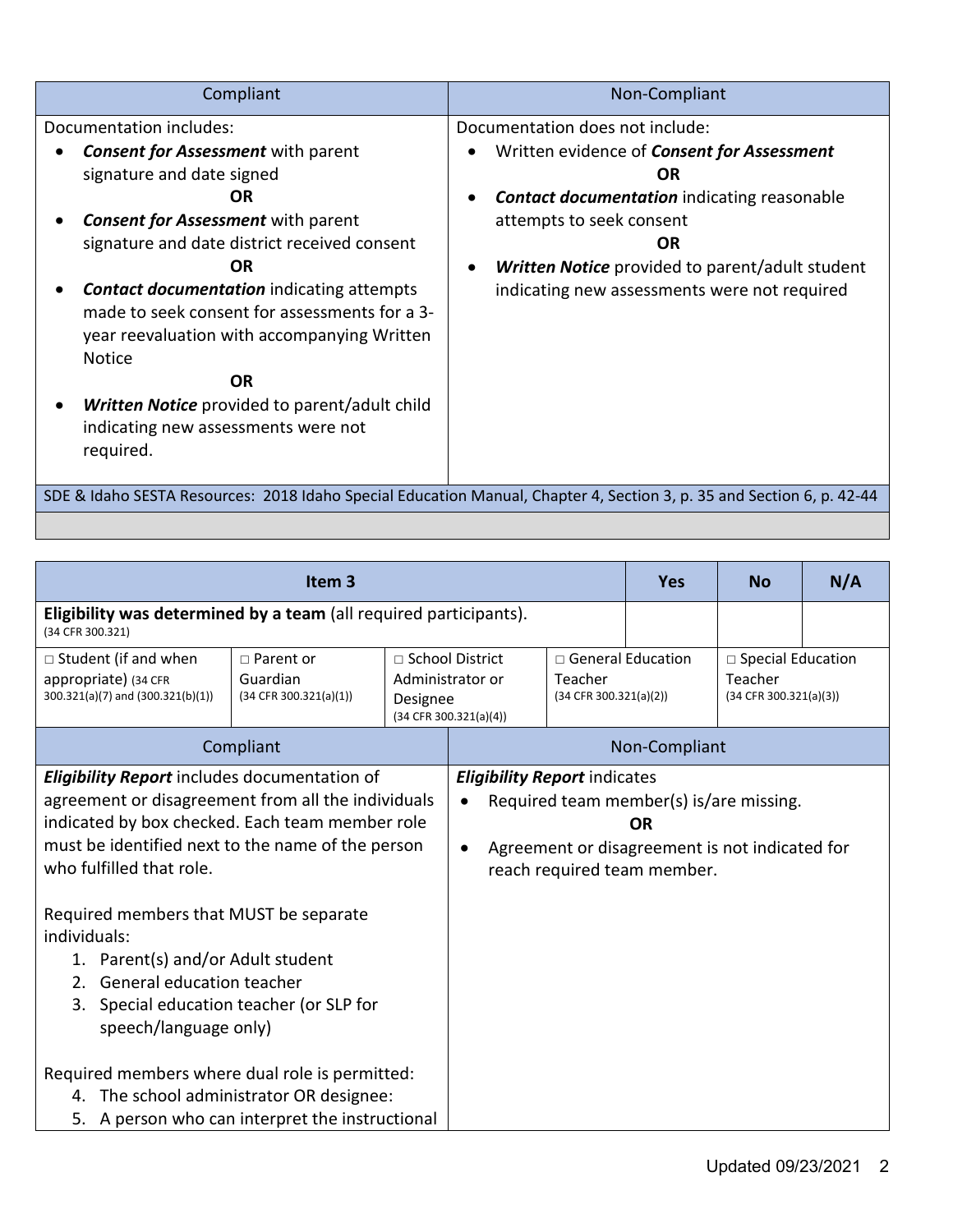| implications of evaluation results.<br>For SLD the following team members are required:<br><b>School Psychologist</b><br>$\bullet$<br>Speech Language Pathologist when<br>$\bullet$<br>considering oral expression and listening<br>comprehension |  |
|---------------------------------------------------------------------------------------------------------------------------------------------------------------------------------------------------------------------------------------------------|--|
| For <b>Autism</b> the following team members are<br>required:                                                                                                                                                                                     |  |
| <b>School Psychologist</b>                                                                                                                                                                                                                        |  |
| Speech Language Pathologist                                                                                                                                                                                                                       |  |
| SDE & Idaho SESTA Resources: 2018 Idaho Special Education Manual, Chapter 4, Section 1, p. 31, p. 46                                                                                                                                              |  |

| Item 4                                                                                                                                                                                                                                                        |                                                                                                                                                                                                    | <b>Yes</b> | <b>No</b> | N/A |
|---------------------------------------------------------------------------------------------------------------------------------------------------------------------------------------------------------------------------------------------------------------|----------------------------------------------------------------------------------------------------------------------------------------------------------------------------------------------------|------------|-----------|-----|
| A comprehensive evaluation was conducted and all areas of concern<br>identified in the Consent for Assessment are reflected in the Eligibility                                                                                                                |                                                                                                                                                                                                    |            |           |     |
| Report. (34 CFR 300.300-300.311 Subpart D)                                                                                                                                                                                                                    |                                                                                                                                                                                                    |            |           |     |
| Compliant<br>Non-Compliant                                                                                                                                                                                                                                    |                                                                                                                                                                                                    |            |           |     |
| Each area of concern identified on the <b>Consent for</b><br><b>Assessment</b> was assessed and reported on in the<br><b>Eligibility Report</b><br><b>AND</b><br>The date the consent was signed by the<br>parent/guardian was prior to the administration of | An area was assessed that was NOT identified on the<br><b>Consent for Assessment</b><br><b>OR</b><br>New assessment(s) were administered prior to the date<br>on the <b>Consent for Assessment</b> |            |           |     |
| assessment(s) in the areas of concern                                                                                                                                                                                                                         | <b>Consent for Assessment</b> is obtained in an area and no<br>new assessment is completed.                                                                                                        | <b>OR</b>  |           |     |
| *Note: Existing evidence, including clinical provider<br>reports do not require Consent for Assessment to<br>be used in eligibility                                                                                                                           |                                                                                                                                                                                                    |            |           |     |
| SDE & Idaho SESTA Resources: 2018 Idaho Special Education Manual, Chapter 4, Section 2, p. 31-33, Section 7, p. 44-62                                                                                                                                         |                                                                                                                                                                                                    |            |           |     |

| Item 5                                                                                                                                                            |                                |                                                | <b>No</b>                     | N/A |
|-------------------------------------------------------------------------------------------------------------------------------------------------------------------|--------------------------------|------------------------------------------------|-------------------------------|-----|
| Evaluation and assessment results show the student meets Idaho<br>eligibility criteria for the disability category identified.<br>(34 CFR 300.306(c) and 300.311) |                                |                                                |                               |     |
| □ Autism Spectrum Disorder                                                                                                                                        | $\Box$ Intellectual Disability | $\Box$ Speech/Language Impairment:<br>Language |                               |     |
| $\Box$ Deaf-Blindness                                                                                                                                             | □ Multiple Disabilities        | Speech                                         | □ Speech/Language Impairment: |     |
| $\Box$ Deaf or Hard of Hearing                                                                                                                                    | □ Orthopedic Impairment        | $\Box$ Traumatic Brain Injury                  |                               |     |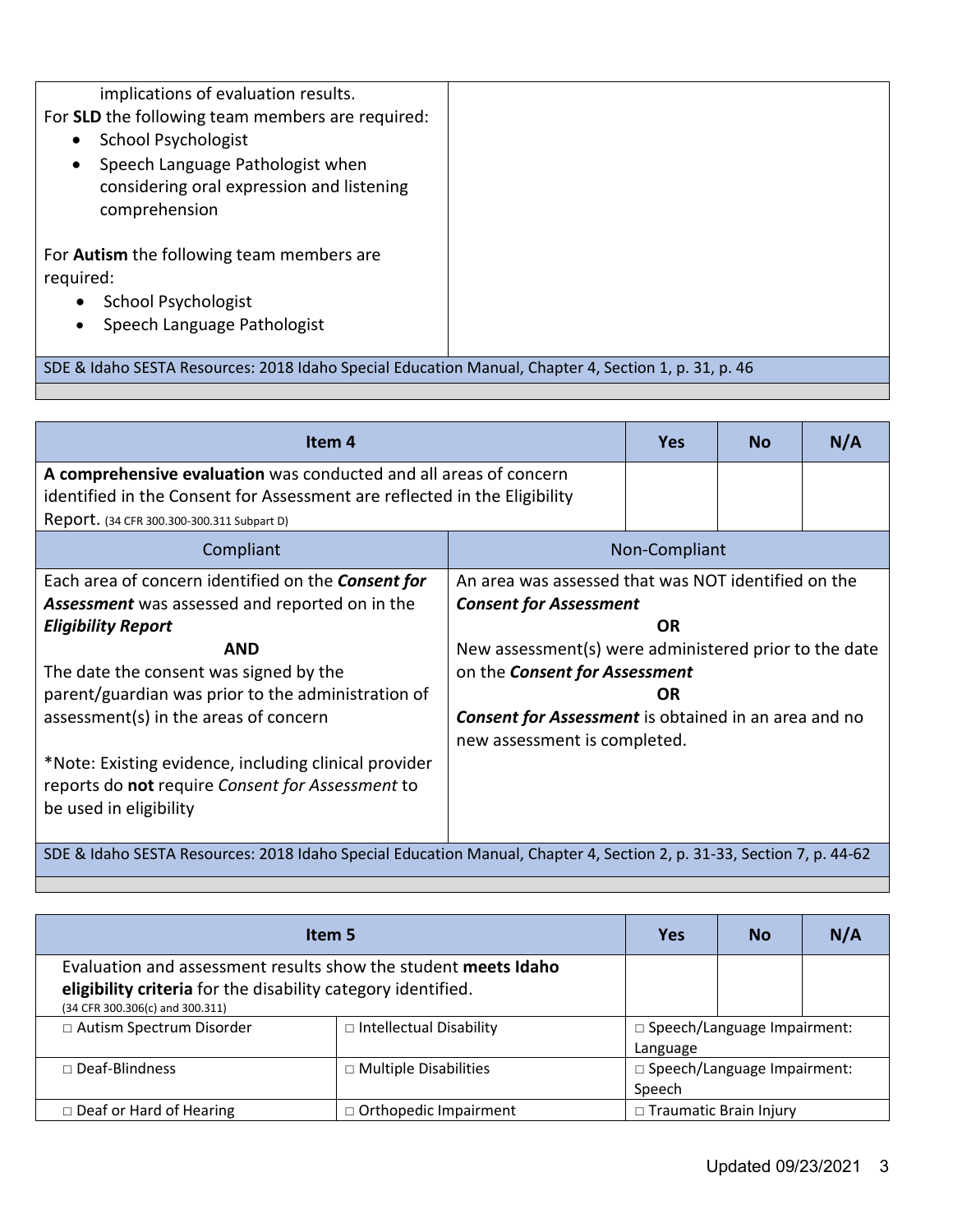| $\square$ Developmental Delay                                                                    |                                                | $\Box$ Other Health Impairment<br>$\Box$ Visual Impairment incl. Blindness |                                                      |
|--------------------------------------------------------------------------------------------------|------------------------------------------------|----------------------------------------------------------------------------|------------------------------------------------------|
| □ Emotional Behavioral Disorder                                                                  |                                                | □ Specific Learning Disability ** complete SLD Checklist                   |                                                      |
| Compliant                                                                                        |                                                | Non-Compliant                                                              |                                                      |
| Team lists or summarizes information from the                                                    |                                                |                                                                            | Team does not have documentation that the student    |
| <b>Eligibility Report</b> that matches state eligibility                                         |                                                | meets criteria.                                                            |                                                      |
|                                                                                                  | criteria in the Idaho Special Education Manual |                                                                            | <b>OR</b>                                            |
| AND                                                                                              |                                                |                                                                            | Team used only one measure to determine eligibility. |
| Team used more than one measure or assessment                                                    |                                                |                                                                            |                                                      |
| to determine eligibility.                                                                        |                                                |                                                                            |                                                      |
|                                                                                                  |                                                |                                                                            |                                                      |
| SLD – additional requirements, refer to SLD                                                      |                                                |                                                                            |                                                      |
| Checklist                                                                                        |                                                |                                                                            |                                                      |
|                                                                                                  |                                                |                                                                            |                                                      |
| SDE & Idaho SESTA Resources: 2018 Idaho Special Education Manual, Chapter 4, Section 7, p. 44-62 |                                                |                                                                            |                                                      |

| Item <sub>6</sub>                                                                                                                                                                                                                                                                                                                                                                                                                                                                                                              |                                                                                                                                                                                                                                                                                                                                                                                                                                                                                                                                                                                                                           | <b>Yes</b>    | <b>No</b> | N/A |
|--------------------------------------------------------------------------------------------------------------------------------------------------------------------------------------------------------------------------------------------------------------------------------------------------------------------------------------------------------------------------------------------------------------------------------------------------------------------------------------------------------------------------------|---------------------------------------------------------------------------------------------------------------------------------------------------------------------------------------------------------------------------------------------------------------------------------------------------------------------------------------------------------------------------------------------------------------------------------------------------------------------------------------------------------------------------------------------------------------------------------------------------------------------------|---------------|-----------|-----|
| Eligibility Report appropriately addresses adverse effect on educational<br>performance.                                                                                                                                                                                                                                                                                                                                                                                                                                       |                                                                                                                                                                                                                                                                                                                                                                                                                                                                                                                                                                                                                           |               |           |     |
| Compliant                                                                                                                                                                                                                                                                                                                                                                                                                                                                                                                      |                                                                                                                                                                                                                                                                                                                                                                                                                                                                                                                                                                                                                           | Non-Compliant |           |     |
| The <i>Eligibility Report</i> includes a statement that<br>outlines the student's educational performance is<br>significantly and consistently below the level of<br>same-age peers, preventing the student from<br>benefiting from general education.<br>The statement should be specific to the student,<br>based on assessment results, and notes the impact<br>of the student's disability in the educational setting.<br>SDE & Idaho SESTA Resources: 2018 Idaho Special Education Manual, Chapter 4, Section 7, p. 44-62 | The Eligibility Report includes a statement that is not<br>specific to the student, is not based on assessment<br>results and/or does not note the impact of the<br>student's disability in the educational setting.<br>Examples include:<br>Assessment results are listed but there is no<br>$\bullet$<br>statement of the impact of the student's disability<br>in the educational setting.<br>There is a statement of how the student's disability<br>$\bullet$<br>impacts the peers or a general statement about the<br>disability category (not specific to the student).<br>The section is left blank.<br>$\bullet$ |               |           |     |
|                                                                                                                                                                                                                                                                                                                                                                                                                                                                                                                                |                                                                                                                                                                                                                                                                                                                                                                                                                                                                                                                                                                                                                           |               |           |     |
| Item <sub>7</sub>                                                                                                                                                                                                                                                                                                                                                                                                                                                                                                              |                                                                                                                                                                                                                                                                                                                                                                                                                                                                                                                                                                                                                           | <b>Yes</b>    | <b>No</b> | N/A |
| Eligibility Report appropriately addresses the need for specially designed<br>instruction.                                                                                                                                                                                                                                                                                                                                                                                                                                     |                                                                                                                                                                                                                                                                                                                                                                                                                                                                                                                                                                                                                           |               |           |     |
| Compliant                                                                                                                                                                                                                                                                                                                                                                                                                                                                                                                      | Non-Compliant                                                                                                                                                                                                                                                                                                                                                                                                                                                                                                                                                                                                             |               |           |     |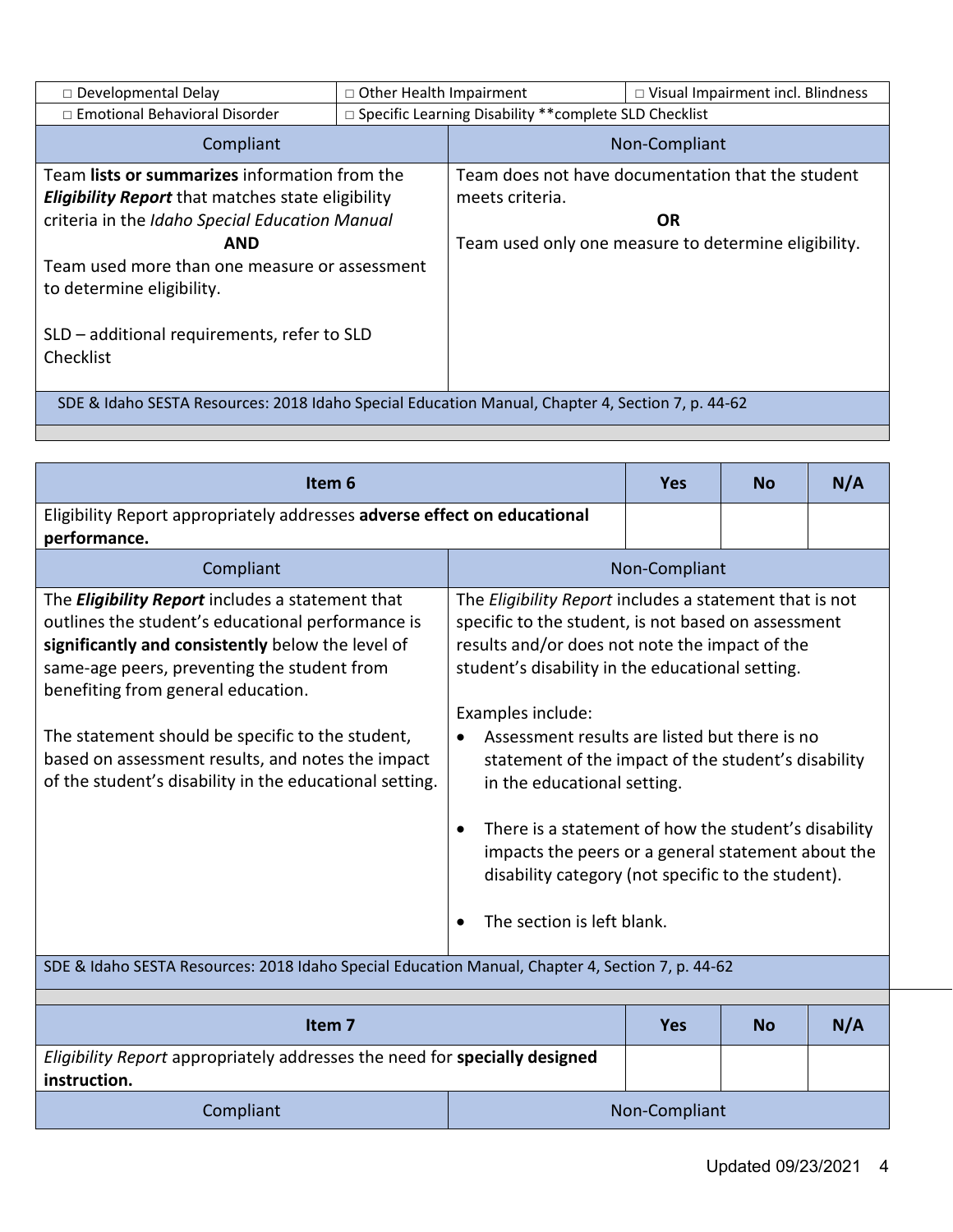| The <i>Eligibility Report</i> includes a student specific<br>statement that clearly describes the changes to: | The statement does not describe how specially<br>designed instruction differs in content and/or<br>methodology and/or delivery of instruction. |
|---------------------------------------------------------------------------------------------------------------|------------------------------------------------------------------------------------------------------------------------------------------------|
| Content (knowledge/skills)<br>$\bullet$<br>AND/OR                                                             | Examples include:                                                                                                                              |
| Methodology (strategies/approaches)<br>$\bullet$<br>AND/OR                                                    | Assessments or scores are listed but no<br>$\bullet$<br>statement of instruction is described.                                                 |
| Delivery (how instruction is provided)<br>$\bullet$                                                           |                                                                                                                                                |

SDE & Idaho SESTA Resources: 2018 Idaho Special Education Manual, Chapter 4, Section 7, p. 44-62

| Item 8                                                                                                                                                                                                                                                                                                   |                                                                                                                                                                                                                     | <b>Yes</b> | <b>No</b> | N/A |
|----------------------------------------------------------------------------------------------------------------------------------------------------------------------------------------------------------------------------------------------------------------------------------------------------------|---------------------------------------------------------------------------------------------------------------------------------------------------------------------------------------------------------------------|------------|-----------|-----|
| Limited English Proficiency: A language proficiency score was obtained and<br>appropriate assessments were selected based on the student's level of<br>proficiency. (K-12 only)                                                                                                                          |                                                                                                                                                                                                                     |            |           |     |
| Compliant                                                                                                                                                                                                                                                                                                | Non-Compliant                                                                                                                                                                                                       |            |           |     |
| For a student whose native language is not English,<br>the <i>Eligibility Report</i> indicates:<br>the student's language proficiency score<br>$\bullet$<br>AND<br>describes necessary considerations<br>$\bullet$<br>*Note: for students whose native language is<br>English this item is not required. | The student's native language is not English and the<br>Eligibility Report does not indicate:<br>the student's language proficiency score<br>$\bullet$<br>AND/OR<br>describes necessary considerations<br>$\bullet$ |            |           |     |
| SDE & Idaho SESTA Resources: 2018 Idaho Special Education Manual, Chapter 4, Section 5, p. 37-42                                                                                                                                                                                                         |                                                                                                                                                                                                                     |            |           |     |

| <b>Individualized Education Program (IEP)</b>                                              |                                                        |                                                                                             |                                       |                                                    |                                                               |  |  |
|--------------------------------------------------------------------------------------------|--------------------------------------------------------|---------------------------------------------------------------------------------------------|---------------------------------------|----------------------------------------------------|---------------------------------------------------------------|--|--|
| Item <sub>9</sub>                                                                          |                                                        |                                                                                             | <b>Yes</b>                            | <b>No</b>                                          | N/A                                                           |  |  |
| IEP Team meeting included all required team members.                                       |                                                        |                                                                                             |                                       |                                                    |                                                               |  |  |
| $\Box$ Student (if and when<br>appropriate)<br>$(34$ CFR 300.321(a)(7) & $(300.321(b)(1))$ | $\Box$ Parent or<br>Guardian<br>(34 CFR 300.321(a)(1)) | $\Box$ School District<br>Administrator or<br>Teacher<br>Designee<br>(34 CFR 300.321(a)(4)) |                                       | $\Box$ General Education<br>(34 CFR 300.321(a)(2)) | $\Box$ Special Education<br>Teacher<br>(34 CFR 300.321(a)(3)) |  |  |
| Compliant                                                                                  |                                                        |                                                                                             | Non-Compliant                         |                                                    |                                                               |  |  |
| The Individualized Education Program indicates:                                            |                                                        |                                                                                             | The Individualized Education Program: |                                                    |                                                               |  |  |
| All required team members are present and<br>$\bullet$                                     |                                                        | Does not indicate that all required team                                                    |                                       |                                                    |                                                               |  |  |
| members were present at the IEP meeting<br>attendance is documented; and                   |                                                        |                                                                                             |                                       |                                                    |                                                               |  |  |
| Each team member's role is identified                                                      |                                                        |                                                                                             |                                       |                                                    | <b>AND</b>                                                    |  |  |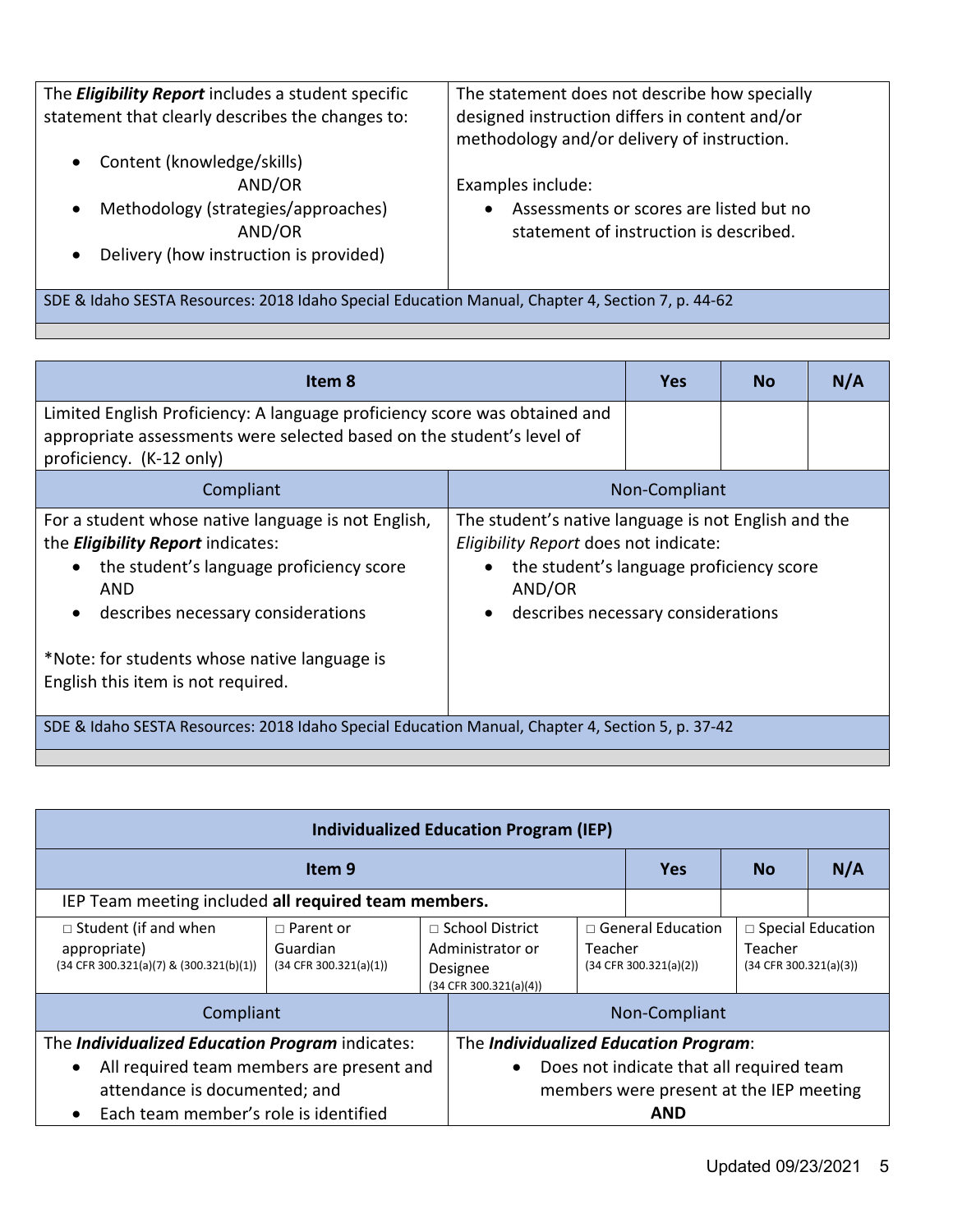| <b>OR</b><br>If a team member is not attending, an<br>$\bullet$<br><b>Excusal Form</b> is signed by the parent prior to<br>the meeting.                                                                                                        | <b>Excusal Form</b> for a required team member<br>who did not attend the IEP meeting is<br>missing |
|------------------------------------------------------------------------------------------------------------------------------------------------------------------------------------------------------------------------------------------------|----------------------------------------------------------------------------------------------------|
| Required members that MUST be separate<br>individuals:<br>1. Parent(s) and/or Adult student (when<br>appropriate)<br>2. General education teacher<br>3. Special Education Teacher (or SLP for<br>speech/language only)                         |                                                                                                    |
| Required members where dual role is permitted:<br>4. The school administrator or designee:<br>5. A person who can interpret the instructional<br>implications of evaluation results.                                                           |                                                                                                    |
| <b>Preschool:</b> The general education teacher may be<br>the kindergarten teacher or designee, including a<br>care provider, Head Start teacher, or community<br>preschool teacher if they meet state and/or national<br>licensing standards. |                                                                                                    |
| SDE & Idaho SESTA Resources: 2018 Idaho Special Education Manual, Chapter 5, Section 1D, p. 67-70                                                                                                                                              |                                                                                                    |

| Item 10                                                                                                                                                                                                 |                                                                                                                                             |                                                                                       |                                         | <b>Yes</b>                                                                              |                                                                                             | <b>No</b>                                |                            | N/A |                   |  |                                                   |
|---------------------------------------------------------------------------------------------------------------------------------------------------------------------------------------------------------|---------------------------------------------------------------------------------------------------------------------------------------------|---------------------------------------------------------------------------------------|-----------------------------------------|-----------------------------------------------------------------------------------------|---------------------------------------------------------------------------------------------|------------------------------------------|----------------------------|-----|-------------------|--|---------------------------------------------------|
|                                                                                                                                                                                                         | IEP Includes appropriate present levels of academic achievement and<br>functional performance (PLAAFP) and appropriate corresponding annual |                                                                                       |                                         |                                                                                         |                                                                                             |                                          |                            |     |                   |  |                                                   |
| goal(s). Please see criteria checklist below for EACH skill area:                                                                                                                                       |                                                                                                                                             |                                                                                       |                                         |                                                                                         |                                                                                             |                                          |                            |     |                   |  |                                                   |
| <b>Skill Area:</b>                                                                                                                                                                                      | $(34$ CFR 300.324(a)(i))                                                                                                                    | $\Box$ Strength(s) and need(s) of the child                                           |                                         | $\Box$ Disability affects involvement in general education<br>(34 CFR 300.320(a)(1)(i)) |                                                                                             |                                          |                            |     |                   |  |                                                   |
| <b>Annual Goal:</b>                                                                                                                                                                                     | Baseline<br>(34 CFR<br>300.324(a)(iii))                                                                                                     | $\Box$ Condition                                                                      | $\Box$ Targeted<br>skill or<br>behavior |                                                                                         | $\Box$ Criteria or<br>Procedure<br>(34 CFR)<br>level of<br>300.320(a)(3)(i))<br>performance |                                          | $\Box$ Schedule<br>(34 CFR |     | 300.320(a)(3)(ii) |  | $\Box$ References<br>acceptable<br>Idaho Standard |
|                                                                                                                                                                                                         |                                                                                                                                             | Compliant                                                                             |                                         |                                                                                         |                                                                                             |                                          | Non-Compliant              |     |                   |  |                                                   |
| The Individualized Education Program PLAAFP<br>statements address how the student's disability<br>affects improvement and progress in the general<br>education curriculum. For preschool: participation |                                                                                                                                             | The PLAAFP or Annual Goal are missing one or more<br>components.<br>Examples include: |                                         |                                                                                         |                                                                                             |                                          |                            |     |                   |  |                                                   |
| in age appropriate activities.                                                                                                                                                                          |                                                                                                                                             |                                                                                       |                                         |                                                                                         |                                                                                             | Team listed only strengths or only needs |                            |     |                   |  |                                                   |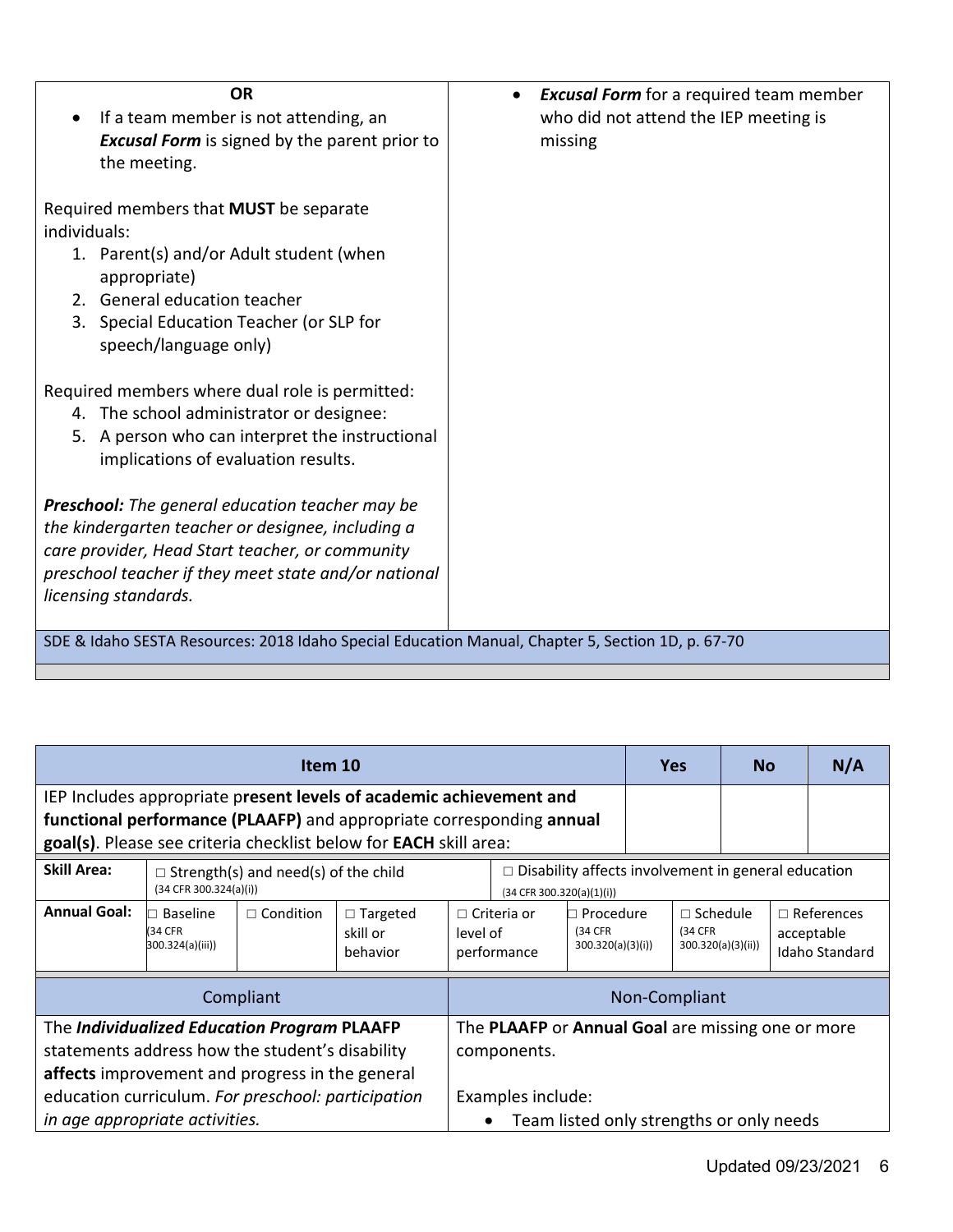| <b>AND includes:</b><br>Strengths describe what the student can<br>do<br>Needs describes the skill(s) student will<br>learn<br><b>Baseline</b> describes current performance<br>in the target skill<br>References acceptable Idaho Standards*<br>$\bullet$<br>Annual Goals are precise enough for replication<br>and are observable and measurable including:<br><b>Condition - circumstances that will be</b><br>present<br>Target Skill - skill or behavior<br>Criteria - rate, frequency, accuracy<br>$\bullet$<br>Procedure - manner progress is<br>$\bullet$<br>measured<br>Schedule - how often will progress be<br>measured | Needs statement is written as what adults will<br>do to teach the student, rather than what skill(s)<br>the student needs to learn<br>Strengths and needs are unrelated to goal area<br>$\bullet$<br>Baseline & annual goal criteria are same value<br>$\bullet$<br>or do not align with each other<br>No condition included<br>$\bullet$<br>Target skill is not precise enough for replication,<br>$\bullet$<br>not observable or measurable<br>Criteria is missing or same as baseline<br>$\bullet$<br>Target skill and/or criteria listed as an increase<br>in percentile or percentage score and no<br>observable, measurable skill was listed<br>No procedure<br>$\bullet$<br>No schedule<br>No (or unrelated) grade level standard<br>$\bullet$<br>Grade-level standard listed is not at the<br>student's current grade level at the time of the<br>IEP meeting |            |           |     |  |  |
|------------------------------------------------------------------------------------------------------------------------------------------------------------------------------------------------------------------------------------------------------------------------------------------------------------------------------------------------------------------------------------------------------------------------------------------------------------------------------------------------------------------------------------------------------------------------------------------------------------------------------------|-----------------------------------------------------------------------------------------------------------------------------------------------------------------------------------------------------------------------------------------------------------------------------------------------------------------------------------------------------------------------------------------------------------------------------------------------------------------------------------------------------------------------------------------------------------------------------------------------------------------------------------------------------------------------------------------------------------------------------------------------------------------------------------------------------------------------------------------------------------------------|------------|-----------|-----|--|--|
| Other considerations:<br>Target skill in the baseline matches the<br>target skill in the annual goal<br>Each Goal is developed from a baseline<br>and reflect a reasonable amount of<br>progress for the year                                                                                                                                                                                                                                                                                                                                                                                                                      |                                                                                                                                                                                                                                                                                                                                                                                                                                                                                                                                                                                                                                                                                                                                                                                                                                                                       |            |           |     |  |  |
| * Idaho Content Standards, Idaho Workplace Skills<br>Career Readiness Standards, Idaho Extended<br>Content Standards Core Content Connectors, or<br>Idaho Early Learning Guidelines (eGuidelines)                                                                                                                                                                                                                                                                                                                                                                                                                                  |                                                                                                                                                                                                                                                                                                                                                                                                                                                                                                                                                                                                                                                                                                                                                                                                                                                                       |            |           |     |  |  |
| SDE & Idaho SESTA Resources: 2018 Idaho Special Education Manual, Chapter 5, Section 2, p. 72-89                                                                                                                                                                                                                                                                                                                                                                                                                                                                                                                                   |                                                                                                                                                                                                                                                                                                                                                                                                                                                                                                                                                                                                                                                                                                                                                                                                                                                                       |            |           |     |  |  |
| Item 11                                                                                                                                                                                                                                                                                                                                                                                                                                                                                                                                                                                                                            |                                                                                                                                                                                                                                                                                                                                                                                                                                                                                                                                                                                                                                                                                                                                                                                                                                                                       | <b>Yes</b> | <b>No</b> | N/A |  |  |

| IEP includes statement about how written progress reports will be<br><b>provided.</b> $(34 CFR 300.320(a)(3)(i))$ |                                                                                                           |  |  |
|-------------------------------------------------------------------------------------------------------------------|-----------------------------------------------------------------------------------------------------------|--|--|
| Non-Compliant<br>Compliant                                                                                        |                                                                                                           |  |  |
| The Individualized Education Program indicates<br>How progress will be provided in a written<br>format            | The Individualized Education Program does not state<br>both how and when progress will be reported.<br>OR |  |  |
| <b>AND</b><br>How often progress will be reported (at least                                                       | There is no statement included about progress reports.                                                    |  |  |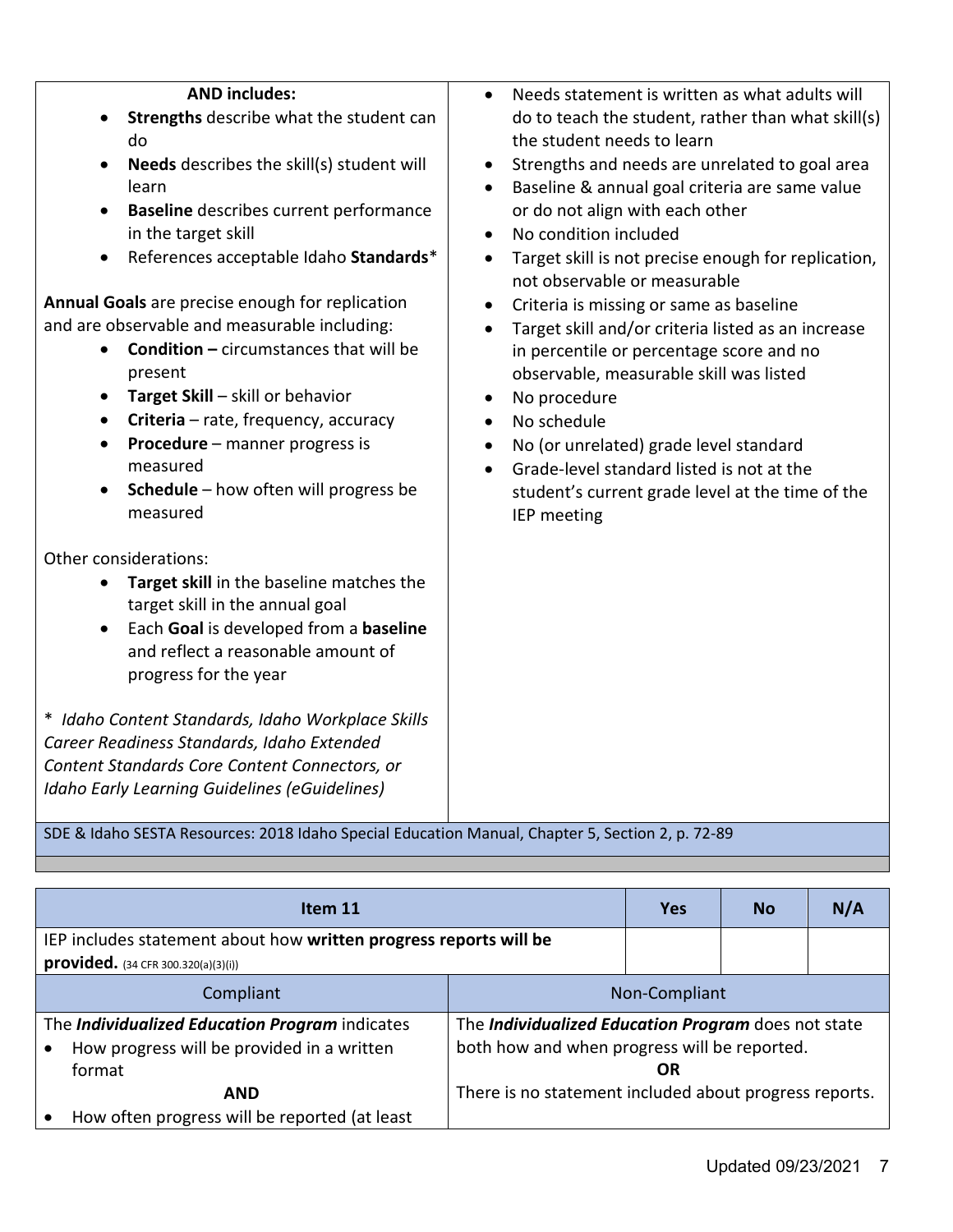| concurrent with issuance of report cards). |  |  |  |
|--------------------------------------------|--|--|--|
|--------------------------------------------|--|--|--|

#### SDE & Idaho SESTA Resources: 2018 Idaho Special Education Manual, Chapter 5, Section 2D, p. 74

|                                                     |                                                                                                                                                                    | Item 12                                                                                                  |                                                                                               | <b>Yes</b>                         | <b>No</b>                | N/A                       |  |
|-----------------------------------------------------|--------------------------------------------------------------------------------------------------------------------------------------------------------------------|----------------------------------------------------------------------------------------------------------|-----------------------------------------------------------------------------------------------|------------------------------------|--------------------------|---------------------------|--|
| service:                                            | The IEP includes a description of the special education and related services<br>being provided to the student. Please see criteria checklist below for <b>EACH</b> |                                                                                                          |                                                                                               |                                    |                          |                           |  |
| Service                                             | $\Box$ Special Education<br>and/or Related Service                                                                                                                 | $\Box$ Title of<br><b>Professional Staff</b>                                                             | $\Box$ Frequency of<br>service                                                                | $\Box$ Location<br>(34 CFR)        | $\Box$ Start<br>date     | $\Box$ End<br>date        |  |
|                                                     | (34 CFR 300.320(a)(4))                                                                                                                                             | Responsible<br>(34 CFR 300.320(a)(4))                                                                    | $(34$ CFR 300.320(a)(7))                                                                      | 300.320(a)(7)                      | (34 CFR<br>300.320(a)(7) | (34 CFR<br>300.320(a)(7)) |  |
| Compliant                                           |                                                                                                                                                                    |                                                                                                          |                                                                                               | Non-Compliant                      |                          |                           |  |
| <b>EACH service on the Individualized Education</b> |                                                                                                                                                                    | Service areas are missing any components.                                                                |                                                                                               |                                    |                          |                           |  |
|                                                     | <b>Program</b> indicates all of the following:                                                                                                                     |                                                                                                          |                                                                                               |                                    |                          |                           |  |
|                                                     | Special education or related service                                                                                                                               |                                                                                                          | Examples include:                                                                             |                                    |                          |                           |  |
| $\bullet$                                           | Title of professional staff responsible                                                                                                                            |                                                                                                          | Any area left blank for any service.                                                          |                                    |                          |                           |  |
| $\bullet$                                           | Frequency the service is delivered                                                                                                                                 |                                                                                                          | Team indicates someone who is not a<br>$\bullet$                                              |                                    |                          |                           |  |
| $\bullet$                                           | Where the service will be provided                                                                                                                                 |                                                                                                          | professional staff. (Examples: Behavior<br>interventionist, paraprofessional, PCS aide, etc.) |                                    |                          |                           |  |
| $\bullet$                                           | When the service will begin                                                                                                                                        |                                                                                                          |                                                                                               |                                    |                          |                           |  |
| When the service will end<br>$\bullet$              |                                                                                                                                                                    | More than one frequency of service (daily,<br>$\bullet$<br>weekly, monthly) or location is listed on one |                                                                                               |                                    |                          |                           |  |
|                                                     | *Note: professional holds certification from the                                                                                                                   |                                                                                                          | line.                                                                                         |                                    |                          |                           |  |
|                                                     | Idaho State Department of Education                                                                                                                                |                                                                                                          |                                                                                               | End date is beyond IEP expiration. |                          |                           |  |

SDE & Idaho SESTA Resources: 2018 Idaho Special Education Manual, Chapter 5, Section 2F, p. 76-82

| Item 13                                                                                                                                                                                                                                                                                                                                               |                                                                                                                                                                                                                                                                                                                                                               | <b>Yes</b> | <b>No</b> | N/A |
|-------------------------------------------------------------------------------------------------------------------------------------------------------------------------------------------------------------------------------------------------------------------------------------------------------------------------------------------------------|---------------------------------------------------------------------------------------------------------------------------------------------------------------------------------------------------------------------------------------------------------------------------------------------------------------------------------------------------------------|------------|-----------|-----|
| Services show a direct relationship to other components of the IEP.                                                                                                                                                                                                                                                                                   |                                                                                                                                                                                                                                                                                                                                                               |            |           |     |
| Compliant                                                                                                                                                                                                                                                                                                                                             | Non-Compliant                                                                                                                                                                                                                                                                                                                                                 |            |           |     |
| A direct relationship is documented when:<br>Services listed are related to needs<br>$\bullet$<br>identified in the IEP<br><b>AND</b><br>Clear relationship between all services listed<br>$\bullet$<br>and PLAAFP, goals, and other considerations<br>identified in the IEP.<br><b>AND</b><br>Each identified area of need is addressed<br>$\bullet$ | A relationship cannot be established between one or<br>more services listed and other components of the IEP.<br>Examples include:<br>Student has mobility needs but doesn't have<br>$\bullet$<br>accommodations or services related.<br>Services and goals are written for reading when<br>$\bullet$<br>provided evidence relates only to behavioral<br>area. |            |           |     |
| through a special education and/or                                                                                                                                                                                                                                                                                                                    |                                                                                                                                                                                                                                                                                                                                                               |            |           |     |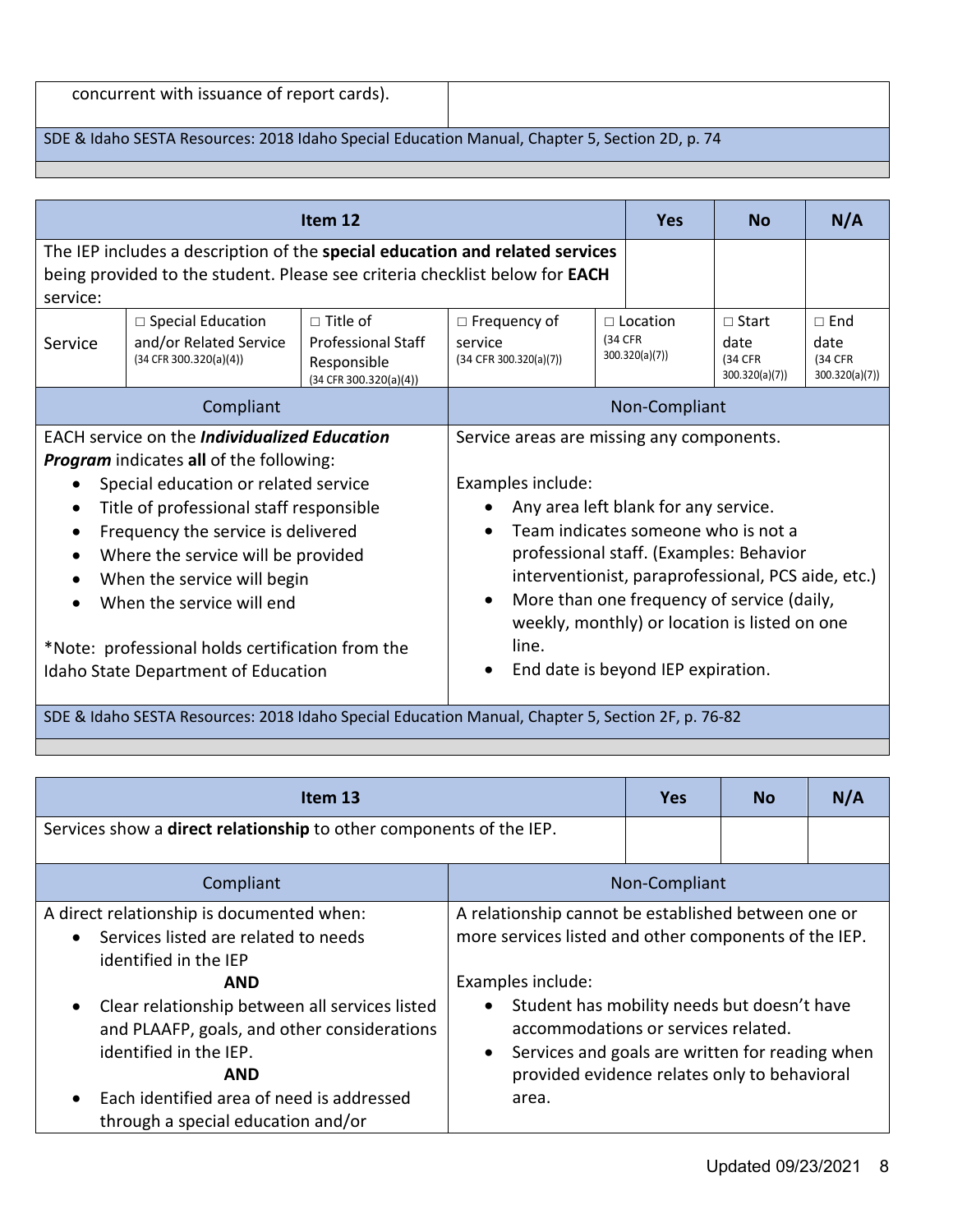#### SDE & Idaho SESTA Resources: 2018 Idaho Special Education Manual, Chapter 5, Section E, p. 74-76

| Item 14                                                                                                                                                                                                                                                                              |                                                                                                                                                                             | <b>Yes</b>    | <b>No</b> | N/A |
|--------------------------------------------------------------------------------------------------------------------------------------------------------------------------------------------------------------------------------------------------------------------------------------|-----------------------------------------------------------------------------------------------------------------------------------------------------------------------------|---------------|-----------|-----|
| The IEP Team has explained the extent, if any, to which a student will not<br>participate in general education and has provided a rationale for that<br>placement decision. $(34 CFR300.320(a)(5))$                                                                                  |                                                                                                                                                                             |               |           |     |
| Compliant                                                                                                                                                                                                                                                                            |                                                                                                                                                                             | Non-Compliant |           |     |
| The <i>Individualized Education Program</i> indicates<br>decisions are documented for:<br>General education classroom<br>General education curriculum<br>Extracurricular / nonacademic activities.<br><b>AND</b><br>If marked "no", rationale statement is<br>$\bullet$<br>included. | No rationale is provided for items marked 'no.'<br>Student receives any amount of services outside of the<br>general education setting and question 2 is answered<br>'yes'. | 0R            |           |     |
| <b>Note:</b> The student is not removed from general<br>education classrooms because of needed<br>accommodations or adaptations in the curriculum.                                                                                                                                   |                                                                                                                                                                             |               |           |     |
| SDE & Idaho SESTA Resources: 2018 Idaho Special Education Manual, Chapter 5, Section 2H, p. 85-86                                                                                                                                                                                    |                                                                                                                                                                             |               |           |     |

| Item 15                                                                                           |                                  | <b>Yes</b> | <b>No</b> | N/A |
|---------------------------------------------------------------------------------------------------|----------------------------------|------------|-----------|-----|
| The least restrictive environmental code is reflective of the time                                |                                  |            |           |     |
| documented on the IEP service grid. $(34 CFR 300.320(a)(5))$                                      |                                  |            |           |     |
| Compliant                                                                                         | Non-Compliant                    |            |           |     |
| Code matches time on service grid                                                                 | No code or the code is incorrect |            |           |     |
| SDE & Idaho SESTA Resources: 2018 Idaho Special Education Manual, Chapter 5, Section 2H, p. 85-86 |                                  |            |           |     |

| Item 16                                                                                               |                                                     | Yes | <b>No</b> | N/A |
|-------------------------------------------------------------------------------------------------------|-----------------------------------------------------|-----|-----------|-----|
| <b>ESY is addressed</b> as a consideration and services are identified as needed.<br>(34 CFR 300.106) |                                                     |     |           |     |
| Compliant                                                                                             | Non-Compliant                                       |     |           |     |
| The Individualized Education Program indicates<br>ESY is addressed:                                   | The team has not marked "Yes", "No", or "TBD"<br>OR |     |           |     |
| By a marked "Yes", "No", or "TBD" with date<br>$\bullet$                                              |                                                     |     |           |     |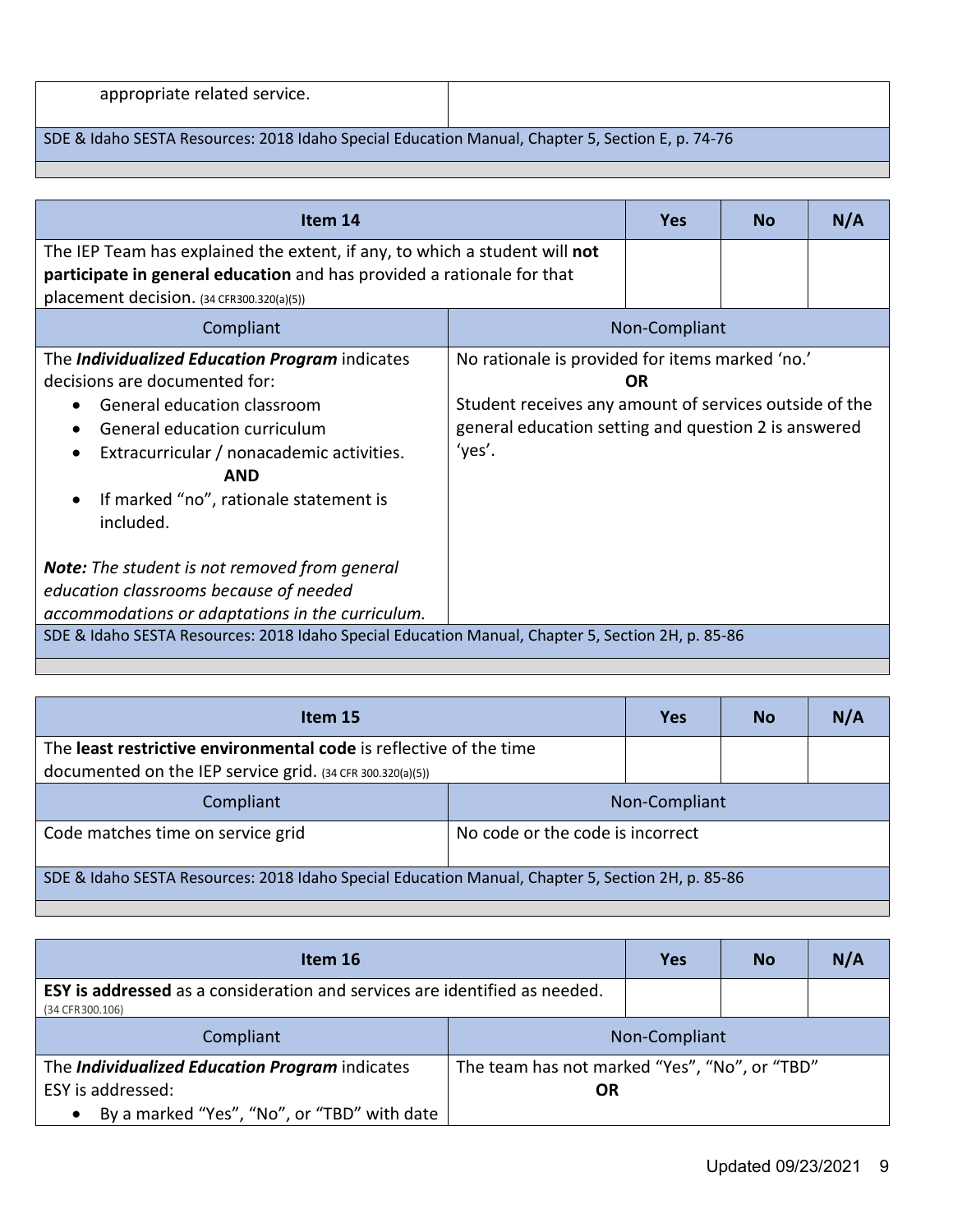| included                                    | No documentation that team addressed ESY on or          |
|---------------------------------------------|---------------------------------------------------------|
| <b>OR</b>                                   | before TBD date indicated on IEP.                       |
| • A statement indicating additional data is | <b>OR</b>                                               |
| required                                    | If marked 'yes', team did not provide rationale for one |
| <b>AND</b>                                  | or more of three areas.                                 |
| An amendment is developed once team         | OR                                                      |
| considers the data and makes                | Team marked 'yes' and left all questions blank.         |
| determination.                              |                                                         |
|                                             |                                                         |

SDE & Idaho SESTA Resources: 2018 Idaho Special Education Manual, Chapter 5, Section 2F, Part 4, p. 79-81

| Item 17                                                                                                                                                 |                                                                                                                                                                                                                           | <b>Yes</b>    | <b>No</b> | N/A |
|---------------------------------------------------------------------------------------------------------------------------------------------------------|---------------------------------------------------------------------------------------------------------------------------------------------------------------------------------------------------------------------------|---------------|-----------|-----|
| When behavior impedes a student's learning or the learning of others, it is<br>addressed in the IEP. Positive behavior supports are incorporated within |                                                                                                                                                                                                                           |               |           |     |
| the IEP or a Behavior Intervention Plan is included.<br>(34 CFR 300.324(a)(2)(i) & 300.530(d)(1)(i)                                                     |                                                                                                                                                                                                                           |               |           |     |
| Compliant                                                                                                                                               |                                                                                                                                                                                                                           | Non-Compliant |           |     |
| The Individualized Education Program indicates<br>behavior impedes learning and includes:<br>goals or<br>$\bullet$<br>attached BIP<br>$\bullet$         | IEP states behavior does not impede learning but<br>behavior goals or a BIP are included.<br><b>OR</b><br>IEP states behavior does impede learning and does not<br>include goals related to behavior skill development or |               |           |     |
| Considerations include:<br>positive behavior interventions<br>supports<br>other strategies                                                              | BIP.                                                                                                                                                                                                                      |               |           |     |
| SDE & Idaho SESTA Resources: 2018 Idaho Special Education Manual, Chapter 5, Section 2F, Part 6, p. 82                                                  |                                                                                                                                                                                                                           |               |           |     |

|                                                                                                                                                                                                                     | <b>Yes</b> | <b>No</b> | N/A                                                                                                      |
|---------------------------------------------------------------------------------------------------------------------------------------------------------------------------------------------------------------------|------------|-----------|----------------------------------------------------------------------------------------------------------|
| IEP lists accommodations/adaptations the student requires to be involved<br>and make progress in the general education curriculum to the maximum<br>extent possible. (34 CFR 300.320(a)(4)(i)-(ii)&300.320(a)(6)(i) |            |           |                                                                                                          |
| Non-Compliant                                                                                                                                                                                                       |            |           |                                                                                                          |
| the IEP document.                                                                                                                                                                                                   |            |           |                                                                                                          |
| included is present.                                                                                                                                                                                                | <b>AND</b> |           |                                                                                                          |
|                                                                                                                                                                                                                     |            |           | Accommodations and adaptations are not included on<br>A statement indicating why accommodations were not |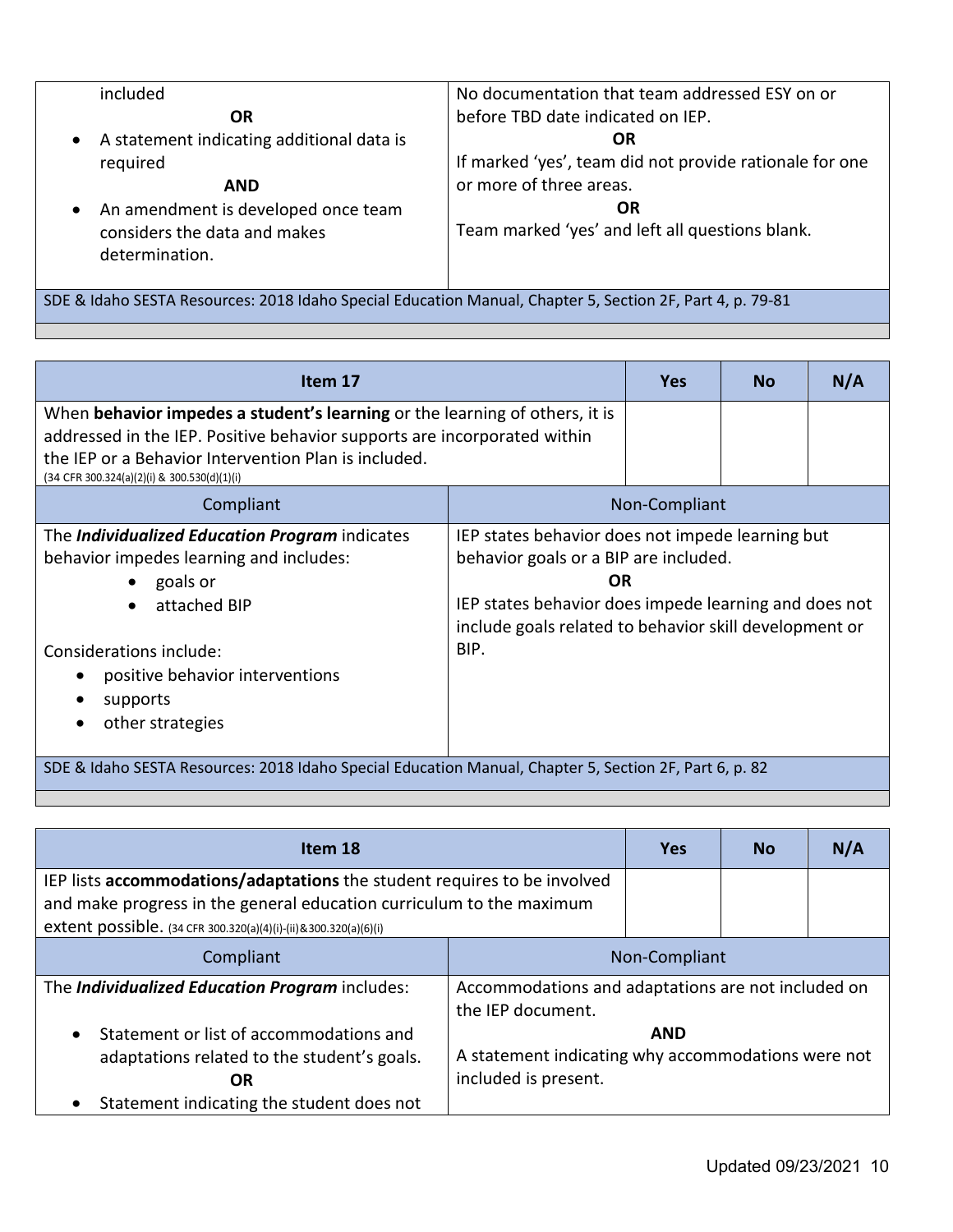| require accommodations or adaptations |  |
|---------------------------------------|--|
|---------------------------------------|--|

# SDE & Idaho SESTA Resources: 2018 Idaho Special Education Manual, Chapter 5, Section 2F, p. 77-78

| Item 19                                                                                                                                                                                                                                             |                                                      | <b>Yes</b> | <b>No</b> | N/A |
|-----------------------------------------------------------------------------------------------------------------------------------------------------------------------------------------------------------------------------------------------------|------------------------------------------------------|------------|-----------|-----|
| Participation is addressed for each individual statewide assessment.<br>$(34$ CFR 300.320(a)(6))                                                                                                                                                    |                                                      |            |           |     |
| Compliant                                                                                                                                                                                                                                           | Non-Compliant                                        |            |           |     |
| The <i>Individualized Education Program</i> indicates:<br>participation for each individual assessment<br>$\bullet$<br><b>AND/OR</b><br>note/mark 'Not tested at this grade level' if<br>$\bullet$<br>not applicable for the student's grade level. | Statewide assessment participation is not addressed. |            |           |     |
| SDE & Idaho SESTA Resources: 2018 Idaho Special Education Manual, Chapter 5, Section 2G, p. 83-85                                                                                                                                                   |                                                      |            |           |     |

| Item 20                                                                                                                                                                                                                                                                                                                                                                |                                                                                                                               | <b>Yes</b> | <b>No</b> | N/A |
|------------------------------------------------------------------------------------------------------------------------------------------------------------------------------------------------------------------------------------------------------------------------------------------------------------------------------------------------------------------------|-------------------------------------------------------------------------------------------------------------------------------|------------|-----------|-----|
| <b>Written Notice</b> is provided and includes an explanation for all required<br>components related to the contents of the IEP. (34CFR 300.503(b)(6)(7))                                                                                                                                                                                                              |                                                                                                                               |            |           |     |
| Compliant                                                                                                                                                                                                                                                                                                                                                              | Non-Compliant                                                                                                                 |            |           |     |
| All components of the Written Notice have been<br>completed, including:<br>a description of action proposed or refused<br>an explanation of why action was proposed<br>or refused<br>a description of <b>options</b> considered and<br>rejected<br>the reasons those options were rejected<br>a description of information used as basis<br>any other relevant factors | One or more components have been left blank.<br><b>OR</b><br>The Written Notice is not related to the contents of the<br>IEP. |            |           |     |
| SDE & Idaho SESTA Resources: 2018 Idaho Special Education Manual, Chapter 5, Section 2L, p. 89 and Chapter 11,<br>Section 4, p. 156-160                                                                                                                                                                                                                                |                                                                                                                               |            |           |     |